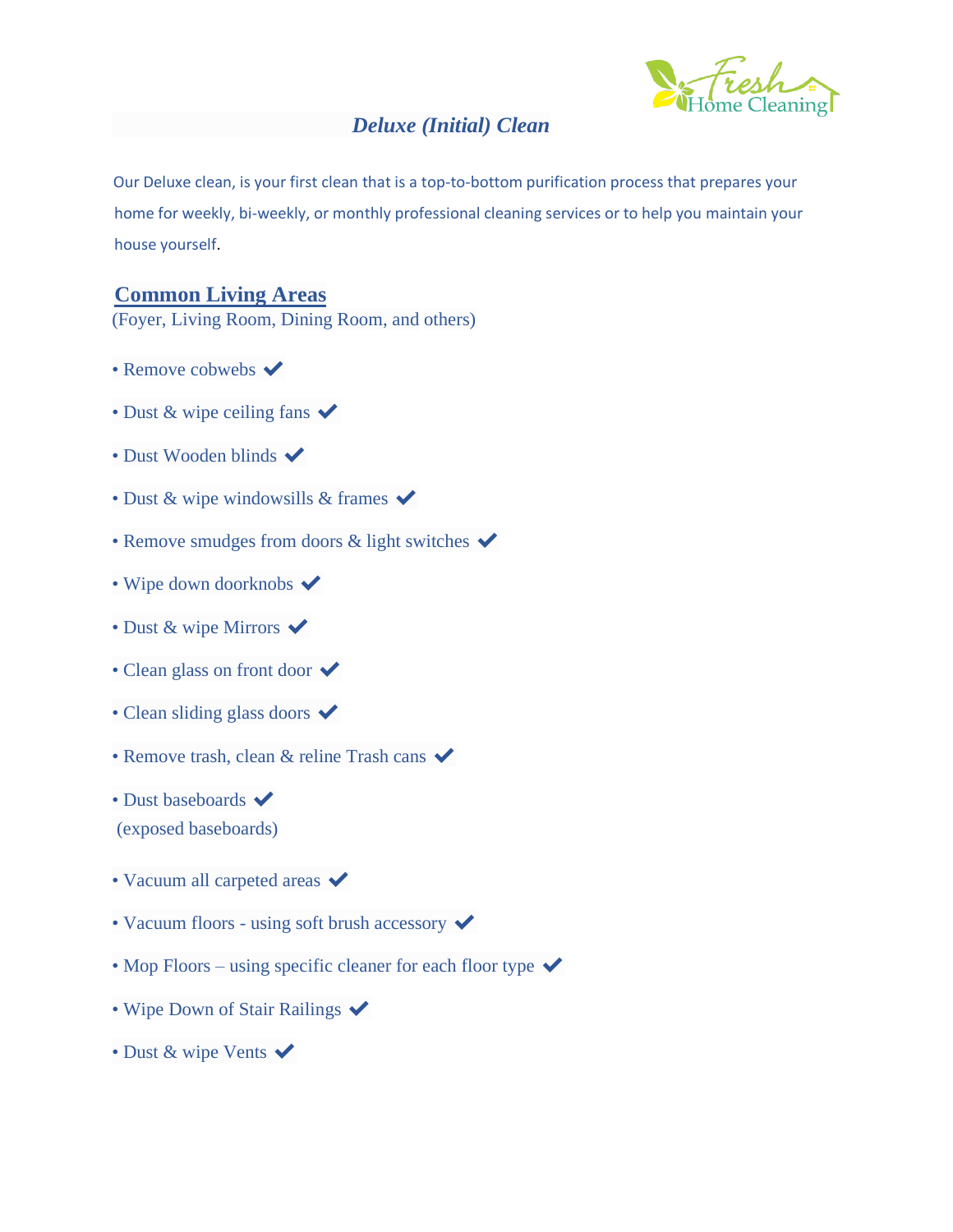

# **KITCHEN**

- Dust & wipe Light Fixtures  $\checkmark$
- Remove cobwebs  $\checkmark$
- Remove smudges from cabinet fronts  $\checkmark$
- Remove smudges from doors  $\&$  light switches  $\checkmark$
- Wipe down doorknobs  $\blacktriangledown$
- Clean and sanitize Countertops & backsplash  $\checkmark$
- Clean and Sanitize Sink  $\checkmark$
- Microwave cleaned inside  $&$  out  $\checkmark$
- Clean exterior of Refrigerator  $\checkmark$
- Clean exterior of Oven  $\checkmark$
- Clean Stove Top  $\checkmark$
- Remove Trash, Clean & Reline Trash Can  $\checkmark$
- Clean & Polish all glass, chrome & stainless-steel surfaces  $\blacktriangledown$
- Dust Baseboards  $\blacktriangleright$
- Vacuum Floors using soft brush accessory  $\checkmark$
- Mop floor using specific cleaner on floor type  $\checkmark$
- Dust & Vacuum Inside of Pantry  $\checkmark$
- Dust & wipe top of kitchen cabinets  $\blacktriangleright$
- Wipe Down Kitchen Kick Board  $\checkmark$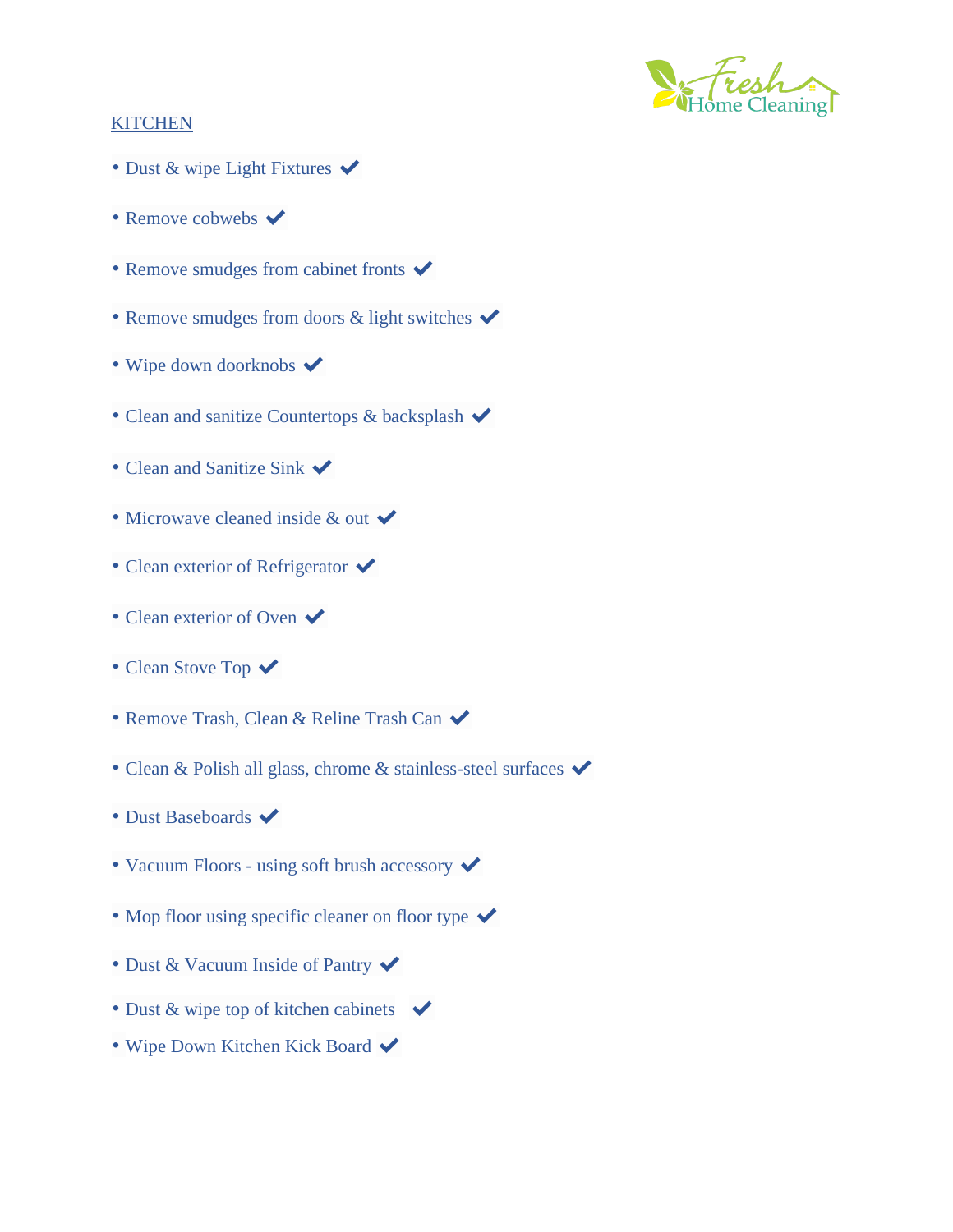

# BEDROOMS

- Remove High Cobwebs  $\checkmark$
- Dust & Wipe Ceiling Fans  $\blacktriangledown$
- Dust wooden Blinds  $\blacktriangledown$
- Dust & wipe Windowsills  $\blacktriangledown$
- Dust & wipe mirrors  $\checkmark$
- Remove smudges from doors  $\&$  light switches  $\checkmark$
- Remove trash, clean & Reline Trash cans  $\checkmark$
- Dust baseboards  $\blacktriangledown$
- Vacuum Floors using soft brush accessory  $\checkmark$
- Mop floors (when applies)  $\blacktriangleright$
- Dust, wipe & Vacuum Inside of Closets  $\blacktriangleright$
- Wipe down doors  $&$  trims  $\checkmark$

#### BATHROOMS

- Dust & wipe Light Fixtures & Remove Cobwebs  $\blacktriangledown$
- Remove Smudges from outside Cabinets  $\blacktriangledown$
- Remove Smudges from doors & Light switches  $\checkmark$
- Sinks & Counters (scrub, clean, sanitize & polish)  $\checkmark$
- Toilets (scrub, clean & sanitize)  $\checkmark$
- Shower, Tile & Tub (scrub, clean, sanitize & polish)  $\blacktriangleright$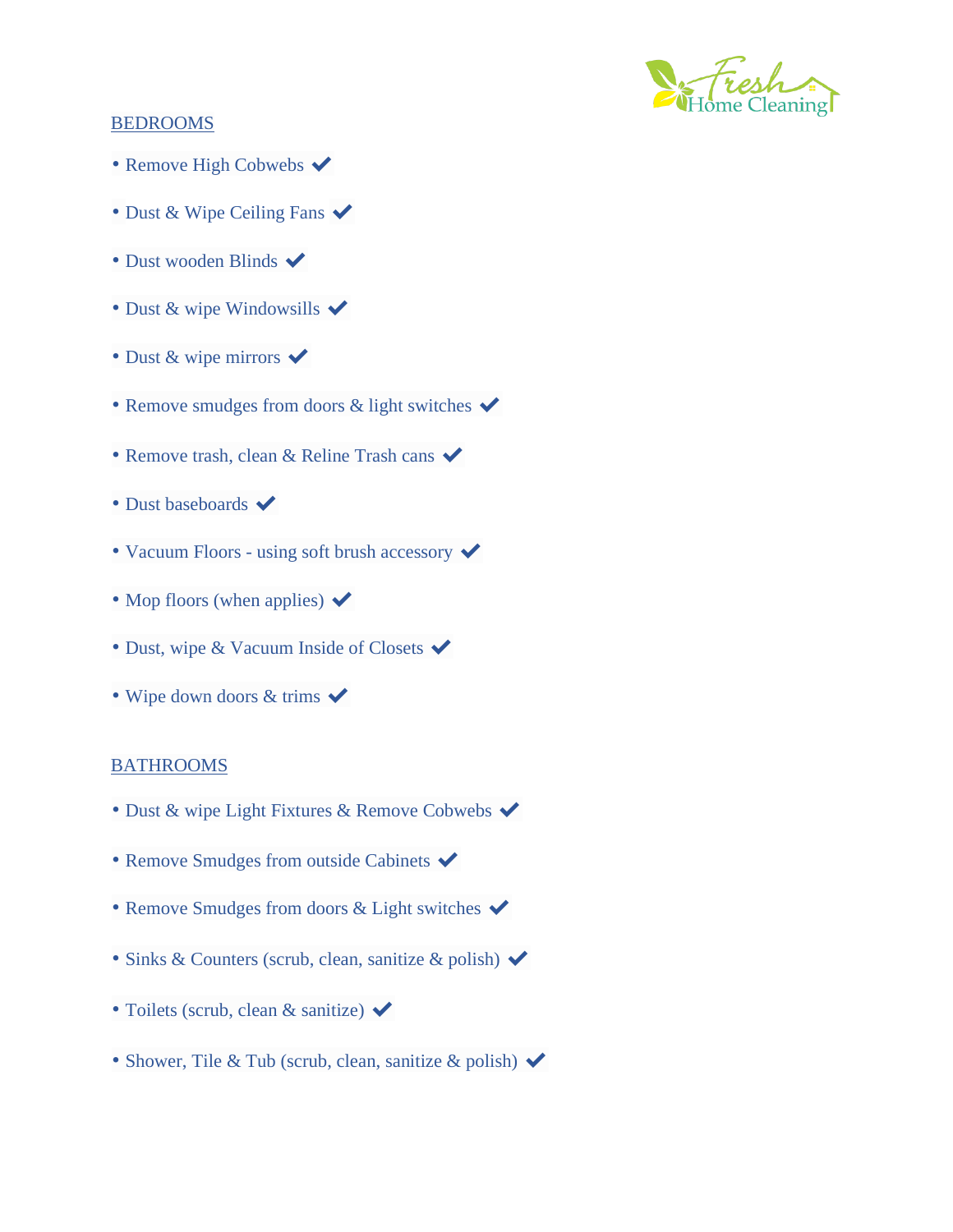

- Shower Glass cleaned  $\blacktriangledown$
- Bathroom Fixtures Cleaned & Shined  $\blacktriangledown$
- Dust & wipe mirrors  $\checkmark$
- Remove trash, Clean & Reline trash can  $\checkmark$
- Floors Vacuum, wash, and disinfect  $\blacktriangleright$
- Floors & grout– Scrub, wash and dry  $\checkmark$

### Laundry Room:

- Remove Cobwebs  $\blacktriangleright$
- Remove High Cobwebs  $\checkmark$
- Dust & wipe light fixtures  $\checkmark$
- Dust & wipe windowsills  $\checkmark$
- Washer / Dryer dust & wipe outside  $\checkmark$
- Vacuum Floor  $\checkmark$
- Mop Floor  $\checkmark$
- Remove Smudges from doors & light switches  $\checkmark$

### Utility Rooms

- Remove High Cobwebs  $\checkmark$
- Dust & wipe any (empty) shelving  $\checkmark$
- Vacuum Floor Premium Upgrades, Added *Upon Request*:
- Clean Inside of Refrigerator
- Clean Inside of Oven